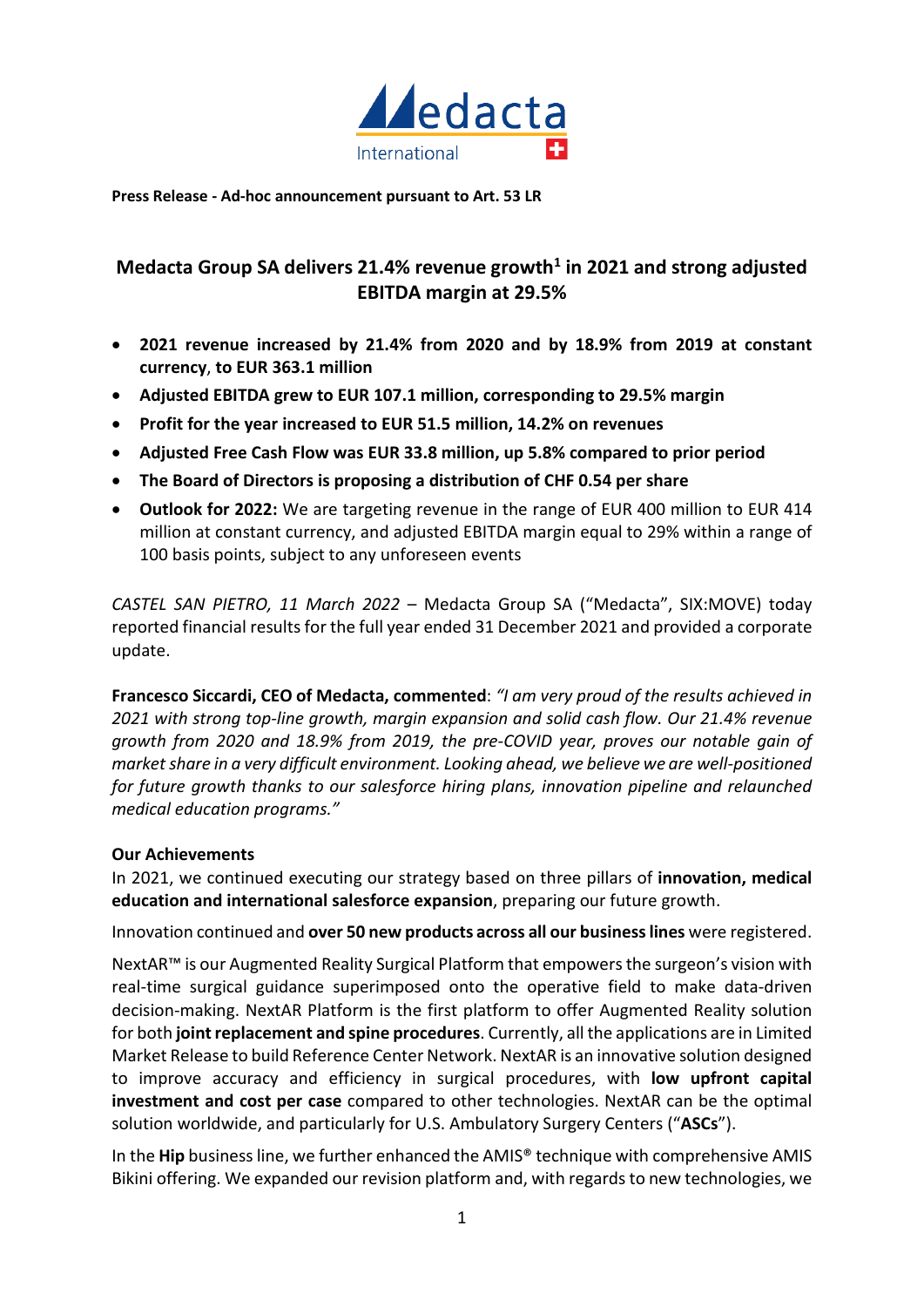introduced personalized solutions with 3D preoperative planning and intraoperative verification (MyHip® Planner and MyHip® Verifier), as part of our MySolutions Personalized Ecosystem.

In the **Knee** business segment, our focus on Kinematic Alignment (MyKA™) continued. We introduced SensiTiN™ hypoallergenic implants and new revision options, together with the MyKnee®-R patient-matched solution. In Europe we introduced GMK® Sphere Cementless Femur and GMK® Efficiency single-use instruments further penetrated the market. In the **Shoulder** business line, we introduced stemless and revision humeral implants, in addition to SensiTiN™ implant options, and in our **Sports Med** business segment, we completed the knee product offering and enlarged our shoulder and hip solutions. In the **Spine** business line, our focus on the MySpine® platform continued and we further expanded cervical and MIS platforms.

In 2021 **Medical Education returned to a normal situation with a significant increase compared to 2019**. Decentralized marketing and educational activities proved to be very effective at engaging surgeons and supporting customer acquisition. We further strengthened our M.O.R.E. in Touch program, a series of webcasts hosted by Medacta TV. We launched a new platform for remote proctoring activities empowered by augmented reality.

In 2021, **158 new jobs** were added across all geographies, **including significant salesforce expansion** and we continued to invest in additional **surgical instruments to serve new customers**.

| (Million Euro)                                 | 31.12.2021 | 31.12.2020 |
|------------------------------------------------|------------|------------|
| Revenues                                       | 363.1      | 302.5      |
| <b>Gross Profit</b>                            | 261.2      | 214.3      |
| Profit for the year                            | 51.5       | 37.1       |
| Distribution proposal to the AGM 2022 (in CHF) | 10.7       |            |
| <b>Alternative Performance Measures:</b>       |            |            |
| EBITDA                                         | 99.2       | 86.5       |
| Adjusted EBITDA*                               | 107.1      | 88.1       |
| Adjusted EBITDA margin*                        | 29.5%      | 29.1%      |
| Free Cash Flow                                 | 2.0        | 25.4       |
| Adjusted Free Cash Flow**                      | 33.8       | 31.9       |
| (Million Euro)                                 |            |            |
| <b>Total Assets</b>                            | 489.3      | 441.9      |
| <b>Total Equity</b>                            | 226.4      | 164.7      |
| <b>Equity Ratio</b>                            | 46.3%      | 37.3%      |
| Number of employees                            | 1'341      | 1'183      |

REPORTED PERFORMANCE MEASURES

Adjusted in 2021 for provisions on litigations (Euro 4.9 million), extraordinary legal expenses (Euro 3.0 million). The reconciliation is provided in the "Alternative Performance Measures" section of the 2021 Annual Report.

\*\* Adjusted for extraordinary legal expenses (Euro 3.0 million), for the settlement of the legal claim with MicroPort (Euro 5.9 million), extraordinary tax payment (Euro 18.3 million) and non-recurring investments (Euro 4.6 million). Please see the "Alternative Performance Measures" section of the 2021 Annual Report for the reconciliation of the "Adjusted Free Cash Flow".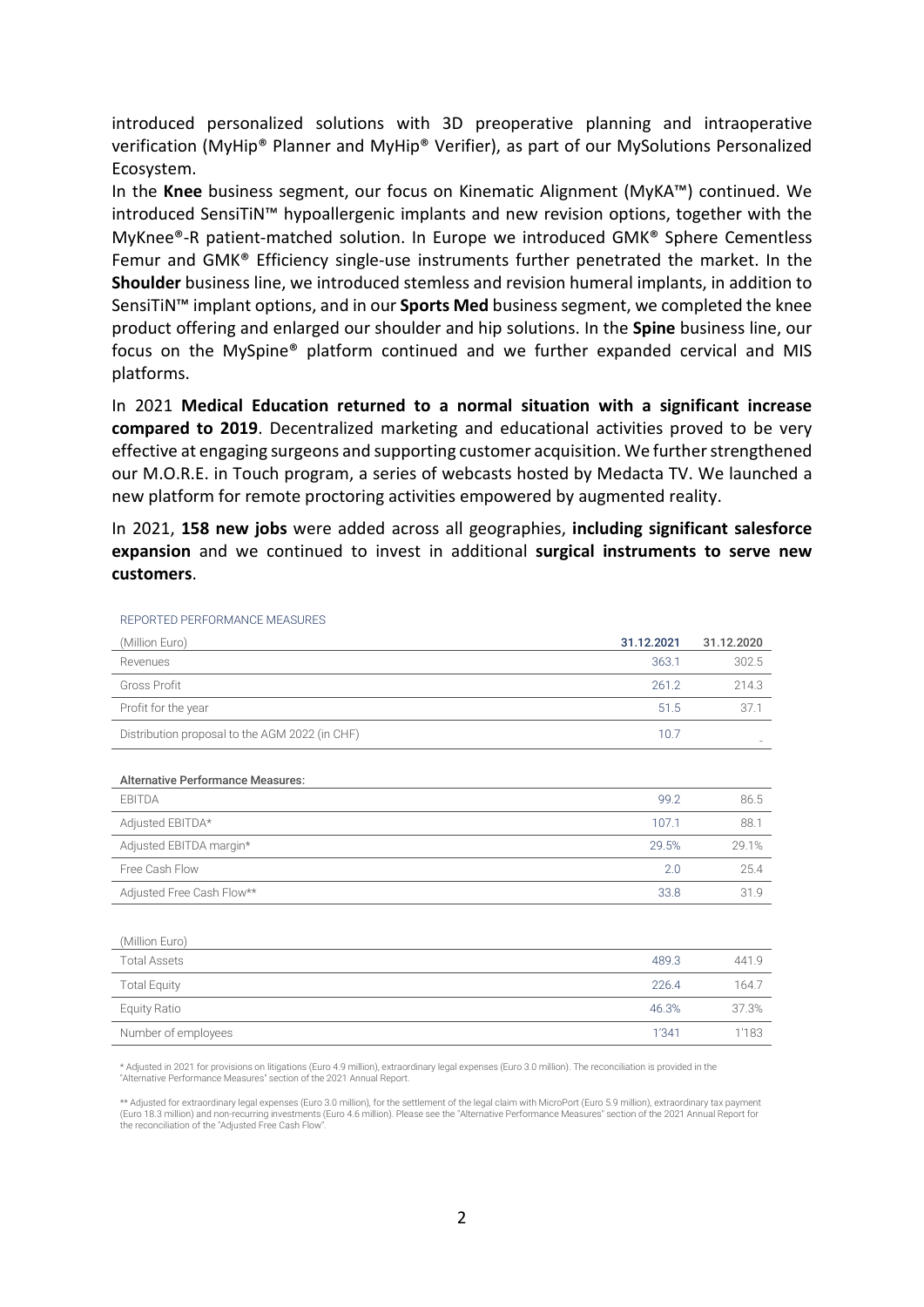## **Strong Growth in All Regions and Business Lines**

In 2021, revenue increased 21.4% at constant currency and 20.0% on a reported currency over the prior year, at Euro 363.1 million, with positive contributions from all business lines and geographies. The growth was driven by significant carry-over and customer acquisition, in addition to normalization of surgical activities, which were limited by further pandemic restrictions throughout the year.

In terms of trend by business line, revenue from our **Hip** products increased to Euro 179.3 million, or 17.8% from 2020 and 10.7% from 2019 on a constant currency basis. Revenue from our **Knee** offerings were Euro 131.1 million, a growth of 24.8% from 2020 and 19.7% from 2019 on a constant currency basis. Our **Extremities** business line reported an increase in revenue of 35.4% from 2020 and 98.5% from 2019 on a constant currency basis, to Euro 19.0 million. Revenue from our **Spine** offering grew by 20.4% from 2020 and 38.2% from 2019 at constant currency, to Euro 33.8 million.

In terms of geographic trend, revenue in **Europe** registered an increase of 21.2% from 2020 and 14.2% from 2019 on a constant currency basis, to Euro 156.4 million. Revenue in **North America** grew to Euro 109.2 million, or 21.9% from 2020 and 20.7% from 2019 on a constant currency basis. Revenue in **Asia Pacific** increased by 17.5% from 2020 and 28.4% from 2019 on a constant currency basis, to Euro 84.9 million. Revenue in **RoW** were Euro 12.6 million, a growth of 50.3% from 2020 and 6.7% from 2019 on a constant currency basis.

## **Gross Profit Performance**

The Gross Profit increased to Euro 261.2 million from Euro 214.3 million in 2020. The Gross Profit margin was equal to 71.9% compared to 70.8% in the previous year. The growth was primarily due to a positive leverage impact, partially compensated by expected price reductions in certain countries, negative geographic mix and currency development.

## **Strong EBITDA Margin**

The adjusted EBITDA increased to Euro 107.1 million (Euro 88.1 million in 2020), corresponding to a margin of 29.5%, compared to 29.1% in 2020. This growth reflects primarily the leverage on fixed costs from higher sales volumes.

## **Solid Balance Sheet**

Medacta's balance sheet further strengthened with total assets increasing to Euro 489.3 million and an equity ratio of 46.3% at the end of the reporting period (37.3% in 2020). The Adjusted Free Cash Flow generated in 2021 amounted to Euro 33.8 million (Euro 31.9 million in 2020), after significant investments in new instruments and development to sustain the future growth of Medacta.

## **Proposal of distribution**

The Board of Directors is proposing to the Annual General Meeting the distribution of **CHF 10.7 million or CHF 0.54 per share**, half of it to be distributed as dividend out of available earnings and half of it to be distributed out of accumulated reserves from capital contribution.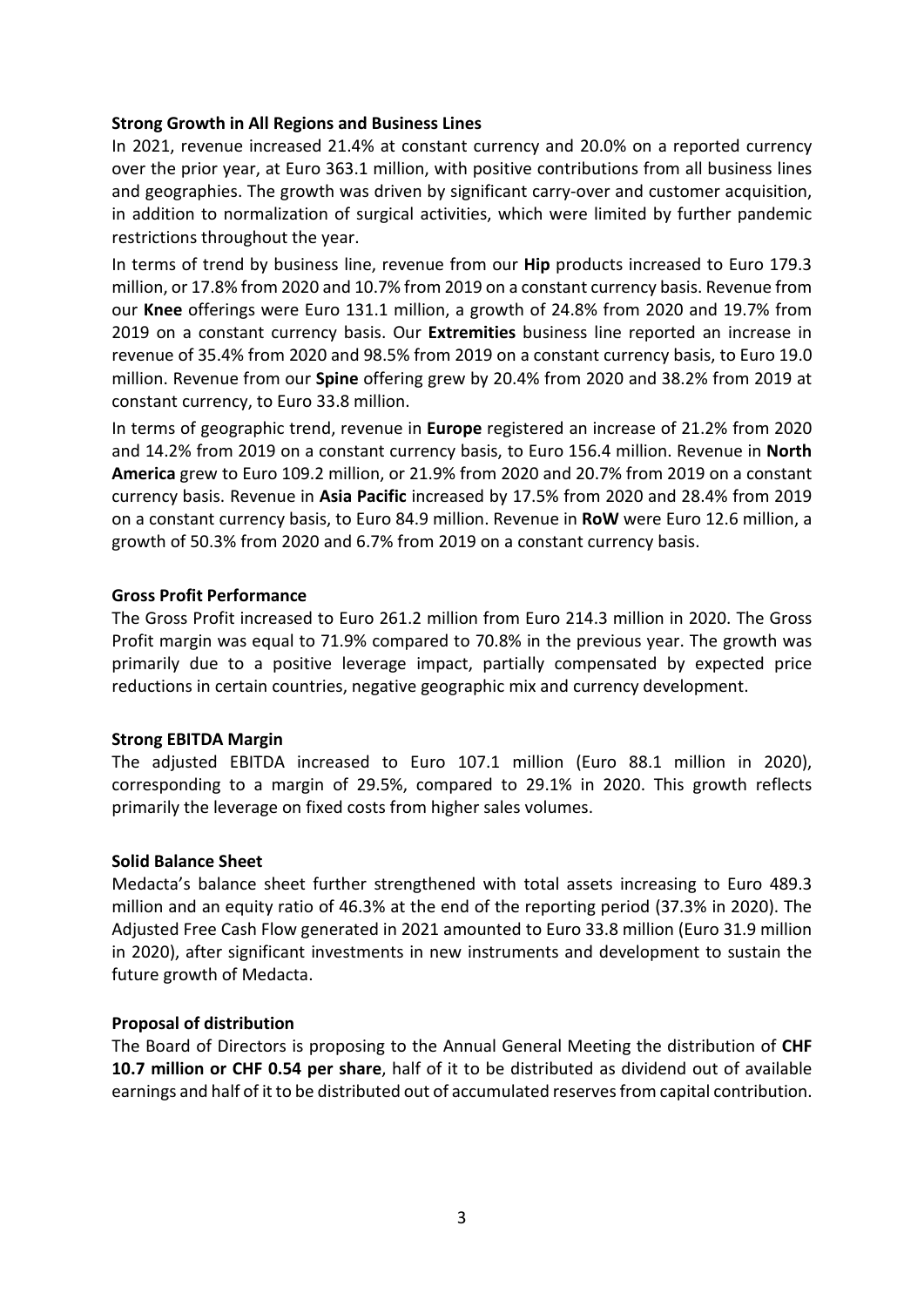## **2022 Outlook**

In 2022, we will continue to prioritize our future growth through a further expansion of our international salesforce, with a focus on the US market. In addition, we remain committed on product innovation with several full market releases expected during the year, starting from the shoulder application of our NextAR technological platform.

We are targeting 2022 revenue in the range of Euro 400 million to Euro 414 million at constant currency and adjusted EBITDA margin to be equal to 29% within a range of 100 basis points. The persistent impact of the COVID-19 pandemic and hospital staffing shortage, which was still strong in some geographies in the first months of this year, together with inflation, supply chain and geo-political issues, may negatively affect our performance.

### **Detailed Reporting**

Medacta's Annual Report 2021 can be downloaded via this link: <https://www.medacta.com/EN/financial-reports>

### **Forward Financial Calendar**

- 19 May 2022 Annual General Meeting
- 15 July 2022 Publication of 2022 Half-year unaudited top-line figures
- 9 September 2022 Half-year results 2022

## **Webcast Today at 3:00 pm (CET)**

Medacta Group SA will present its Full Year 2021 Financial Results during a webcast today at 3:00 pm (CET). The results call will be headed by Francesco Siccardi (CEO) and Corrado Farsetta (CFO). The conference will be held in English.

Live-Link: [https://www.webcast-eqs.com/medacta20220311](https://linkprotect.cudasvc.com/url?a=https%3a%2f%2fwww.webcast-eqs.com%2fmedacta20220311&c=E,1,2G2CBcsf_7MByLK7N_B93MzLM3C0XOmB5ZiyX2qQUrweyeuFhT7bemqxoxPuZbQid_h1s-NwVfTMeQJY9mG9CYdrYCgKw68Rh76J7nX-1wF3AFXc7dcGW8c,&typo=1)

For participants to the conference call (slides only): [https://www.webcast-eqs.com/medacta20220311/no-audio](https://linkprotect.cudasvc.com/url?a=https%3a%2f%2fwww.webcast-eqs.com%2fmedacta20220311%2fno-audio&c=E,1,vZ9aV1MT32XtUOoUT6m1Yrtf9-6IqwBhmO3rkEc97WmXBp3e6zw8lSPIx5nsd18n9zq0TjDTdXx0vcksfdz27nEV2nWQTDAL8OHYVRdD&typo=1)

Dial-in numbers for conference call function only: CH: +41 445806522 DE: +49 69201744220 UK: +44 2030092470 USA: +1 8774230830

PIN: 55511977#

#### *Contact*

*Medacta International SA Gianna La Rana, Head of Investor Relations Phone: +41 91 696 14 95 investor.relations@medacta.ch*